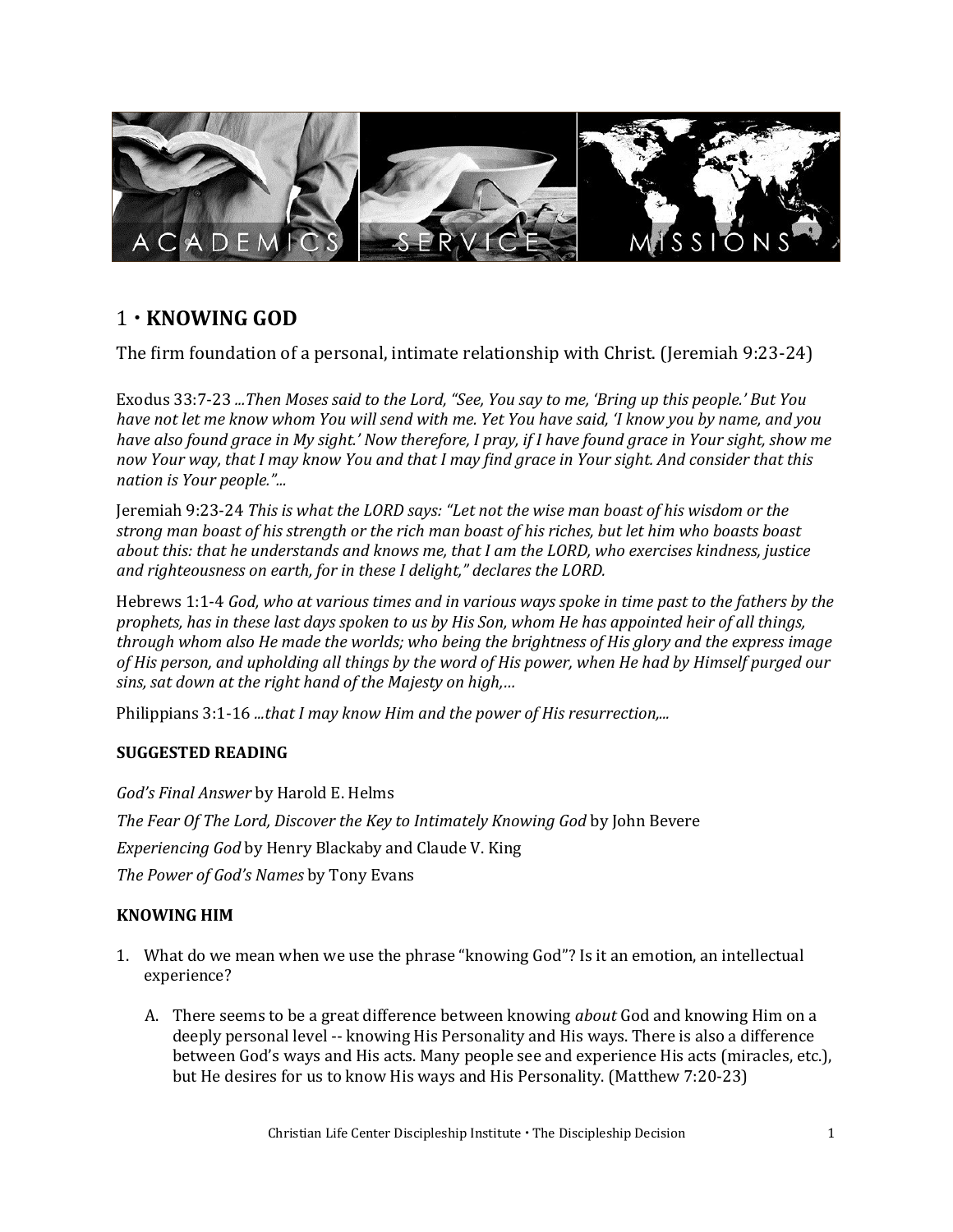

The knowledge of God is more essential for the Christian than anything else. It was the prayer of Jesus in John 17:3 *…Now this is eternal life: that they may know You, the only true God, and Jesus Christ, whom you have sent.* We will experience God only in proportion to our knowledge of Him.

- Jeremiah 9:23-24 *This is what the LORD says: "...let him who boasts boast about this: that he understands and knows me, that I am the LORD, who exercises kindness, justice and righteousness on earth, for in these I delight,..."* (Philippians 3:1-16)
- B. To the Greeks, to know something meant you understood it in your mind. It was an academic process. In contrast, for a Hebrew person to know something meant that he or she experienced it.
	- Psalm 103:7 *He made known His ways (course of life, motivation) to Moses, His acts (exploits) to the children of Israel.*
- C. To know God we must first believe that God is real and that He lovingly invites us to know Him intimately.
	- John 3:3-9, 16 *...unless one is born again, he cannot see the kingdom of God.*
	- Hebrews 11:6 *But without faith it is impossible to please Him, for he who comes to God must believe that He is, and that He is a rewarder of those who diligently seek Him.*
- 2. It was Paul's great goal in life to "know Him" in Philippians 3:10...
	- A. What did Paul do in order to know Christ? (Verses 7-8, 13-14)
	- B. Describe Paul's attitude in this portion of Scripture.
	- C. What are you willing to let go of to have that same intimate relationship with God?

### 3. **Read the [Seven Realities of Knowing God.](https://developdisciples.files.wordpress.com/2022/04/experiencing-god-1.pdf)**

### **GOD'S ATTRIBUTES**

- 1. His **ABSOLUTE** Attributes, those characteristics only He possesses. God is...
	- A. Self Existent He is Jehovah, the absolute Source of all life and the Eternal Living God. God is not dependent on anything outside of Himself. He is Self-Existent! (Exodus 3:13- 15; John 5:26; Colossians 1:15-17)
	- B. Eternal God has always existed and will forever exist. He is outside time as we know it. (Exodus 3:13-15; Psalm 90:2; John 8:58; 1 Timothy 1:17
	- C. Immutable He does not change. (1 Kings 8:56; Malachi 3:6; James 1:17; Hebrews 13:8)
	- D. Omnipresent He is everywhere at the same time. God is present in all time and space,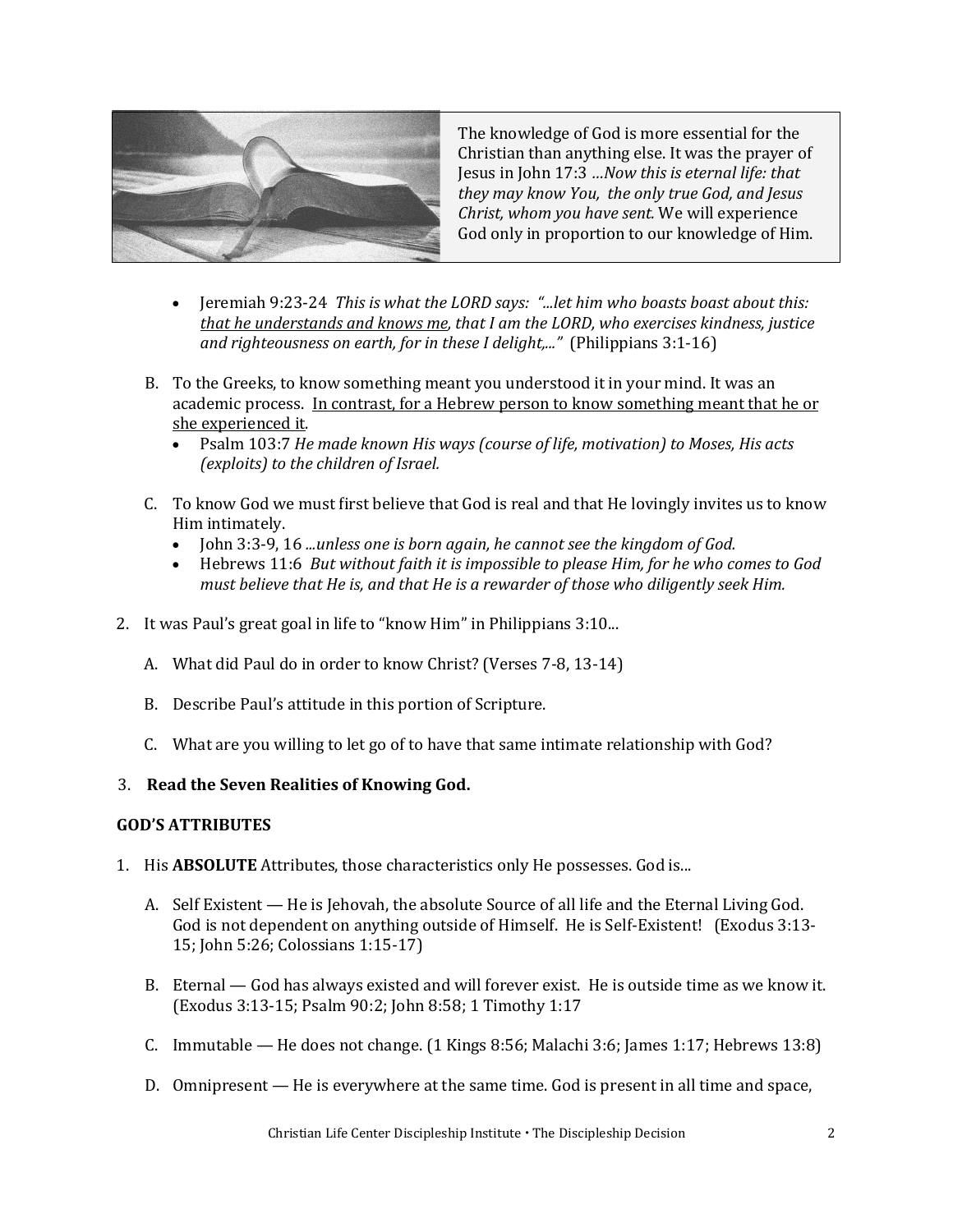He is everywhere and in every moment, past, present and future. (Jeremiah 23:23-24; Psalm 139:1-12; Matthew 28:20; Colossians 1:17)

- E. Omniscient God knows all things and has all knowledge. As Creator of the heavens and the earth, He knows all things because He created all things, visible or invisible. (Psalm 139:1-4, 16; Acts 5:1-11; Ephesians 3:9-11; Colossians 1:16)
- F. Omnipotent He is all-Powerful. As with the attributes of Omniscience and Omnipresence, it follows that, if God is Infinite, and if He is Sovereign, then He is also Omnipotent. He has all power over all things at all times and in all ways. (Jeremiah 32:17, 27; Isaiah 40:15; Daniel 4:35; Matthew 19:26)
- G. Sovereign He is the Supreme Authority over all of creation. (Malachi 1:6; Romans 10- 11; Ephesians 1:4-5; Colossians 1:15-18)
	- Calvinism and Arminianism are two systems of THEOLOGY that attempt to explain the relationship between God's sovereignty and man's responsibility concerning salvation. One view holds that God elects or chooses individuals for salvation based entirely on His will, not the worthiness or unworthiness of the individual. The other states that God elects individuals to salvation based on His fore-knowledge.
- 2. His **MORAL** Attributes are those He shares with us to a limited degree, and which deal with character and conduct. God is...
	- A. Holy (Leviticus 11:44-45; Isaiah 6:1-5) Both the Hebrew (Quadosh) and Greek (Hagios) define Holy as that which belongs to and is reserved for God and anything that pertains to Him, pure, free from defilement or contamination of sin, and worthy of God.
		- In the New Testament the quality of Holiness emphasizes the inward purity and separation from the world. (2 Corinthians 7:1; 1 Peter 1:15-16; Hebrews 12:10-11)
	- B. Righteous (Genesis 18:25; Deuteronomy 32:4; Romans 3:25-26) The Hebrew word is "Tsedek," meaning Rightness, Straightness, Justice of a judge and a King. God is Right in punishing the wicked, avenging, delivering, or rewarding the righteous.
	- C. Love  $(1$  John 4:8-11,  $16$  In Exodus 34:6-7 we see that God's Attributes can be summed up in Holiness and Love. In Deuteronomy 7:6-8 God expresses His love based upon His Covenant with Israel.
	- D. God is Truth (John 1:14, 14:6; Titus 1:2) His Word is the true (truthful) revelation of His Nature, His will for mankind, and His plan of salvation. (Psalm 119:89; John 17:17) Because God is True, He is faithful to keep all His promises. (Numbers 23:19-20; Joshua 23:14)

### **THE NAMES OF GOD IN THE OLD TESTAMENT**

Exodus 3:13-15 *God said to Moses, "I AM WHO I AM. This is what you are to say to the Israelites: I AM has sent me to you." God also said to Moses, "Say to the Israelites, The LORD, the God of your fathers — the God of Abraham, the God of Isaac and the God of Jacob — has sent me to you. This is My Name forever, the Name by which I am to be remembered from generation to generation."*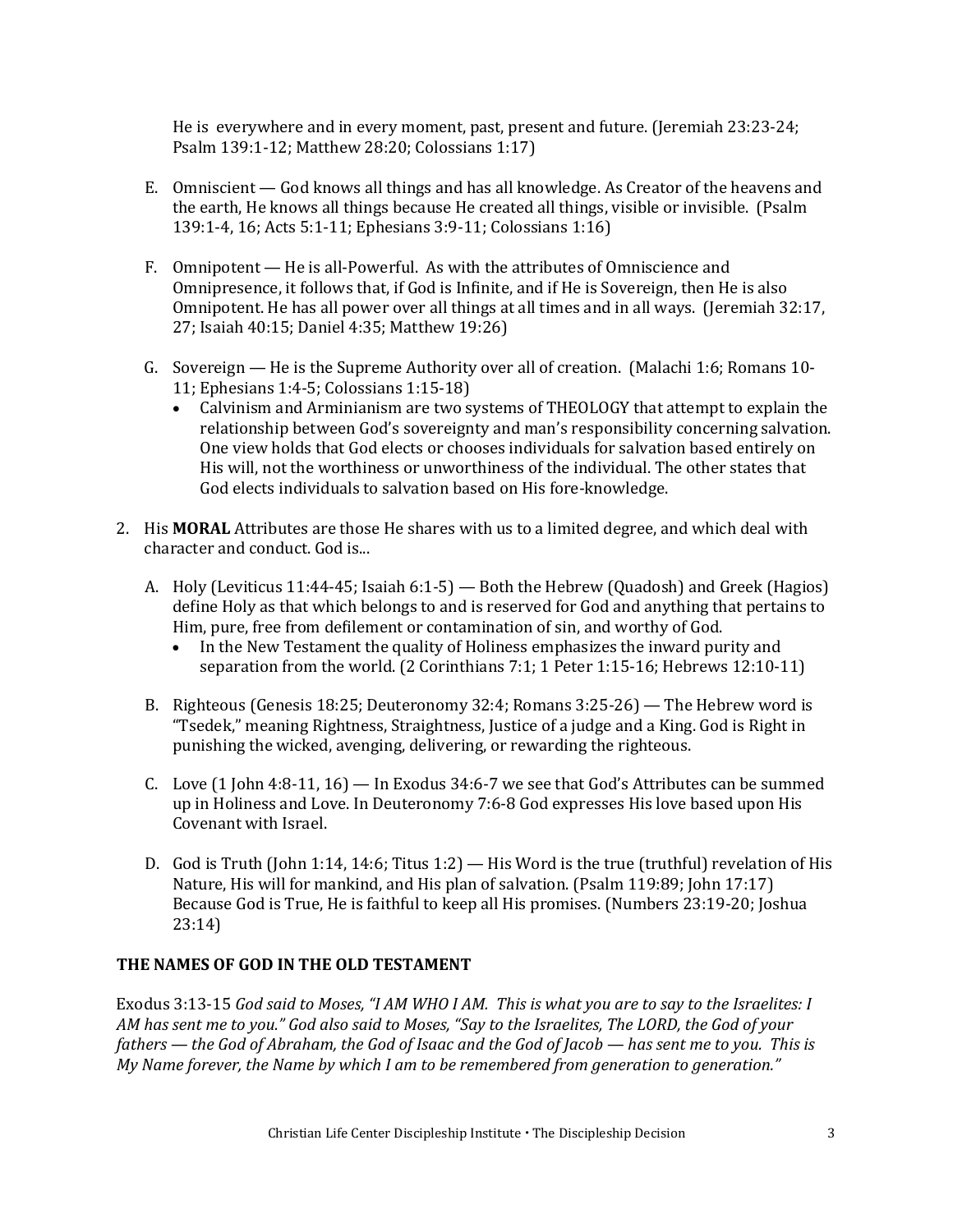**In the Bible God reveals Himself through His Names**. In the Old Testament and parts of the New Testament, names were more than just a name or a title. Instead, it revealed something about the individual's character or purpose. In Genesis 17:1-22 we read about Abram and Sarai's name change to Abraham (Father of many nations) and Sarah (Mother of nations). This is also clear in Genesis 32:22-32

when Jacob's name was changed to Israel.



Knowing God's Names is also our refuge and place of safety. Proverbs 18:10 *The Name of the Lord is a strong tower; the righteous run to it and are safe (they are set on high).*

#### **Here are many of God's Names in the Old Testament**...

|    | 1. Elohim              | God, our Mighty Creator, Covenant God (Throughout Genesis 1 and the<br>Old Testament).            |
|----|------------------------|---------------------------------------------------------------------------------------------------|
| 2. | EL Shaddai             | The Mighty God. (Genesis 17:1-2 and throughout the Old Testament)                                 |
| 3. | Adonai                 | The Lord our Master. (Genesis 15:1-8; Daniel 9:3-19; Malachi 1:6)                                 |
| 4. | EL Elyon               | The Supreme, Most High God. (Genesis 14:22; Daniel 4:34-35)                                       |
|    | 5. EL Olam             | The Everlasting, Eternal God. (Genesis 21:33)                                                     |
| 6. | JEHOVAH                | LORD, the Self-Existent, Righteous and Loving God throughout the<br>Old Testament. (Exodus 6:2-3) |
|    | 7. JEHOVAH - Jireh     | The LORD our Seeing Provider. (Genesis 22:1-9)                                                    |
|    | 8. JEHOVAH - Rophe     | The LORD our Healer. (Exodus 15:22-27)                                                            |
|    | 9. JEHOVAH - Nissi     | The LORD our Banner. (Exodus 17:8-16)                                                             |
|    | 10. JEHOVAH - Sabaoth  | The LORD of Hosts. (1 Samuel 17:45; Haggai 2:4-9, 23)                                             |
|    |                        | 11. JEHOVAH - M'Kaddesh The LORD our Sanctifier. (Leviticus 20:8)                                 |
|    | 12. JEHOVAH - Shalom   | The LORD our Peace. (Judges 6:1-24)                                                               |
|    | 13. JEHOVAH - Tsidkenu | The LORD our Righteousness. (Jeremiah 23:5-6)                                                     |
|    | 14. JEHOVAH - Rohi     | The LORD our Shepherd. (Psalm 23)                                                                 |
|    | 15. JEHOVAH - Shammah  | The LORD is There. (Ezekiel 48:35)                                                                |
|    |                        |                                                                                                   |

### **PRAYING THE NAMES OF GOD IN THE OLD TESTAMENT**

Matthew 6:9 *Our Father in heaven, hallowed be Your Name…* 

- 1. **Forgiveness** of sin and deliverance from its dominion.
	- A. Jehovah Tsidkenu, the Lord our Righteousness. (Romans 6:23; 1 John 1:5-10; Romans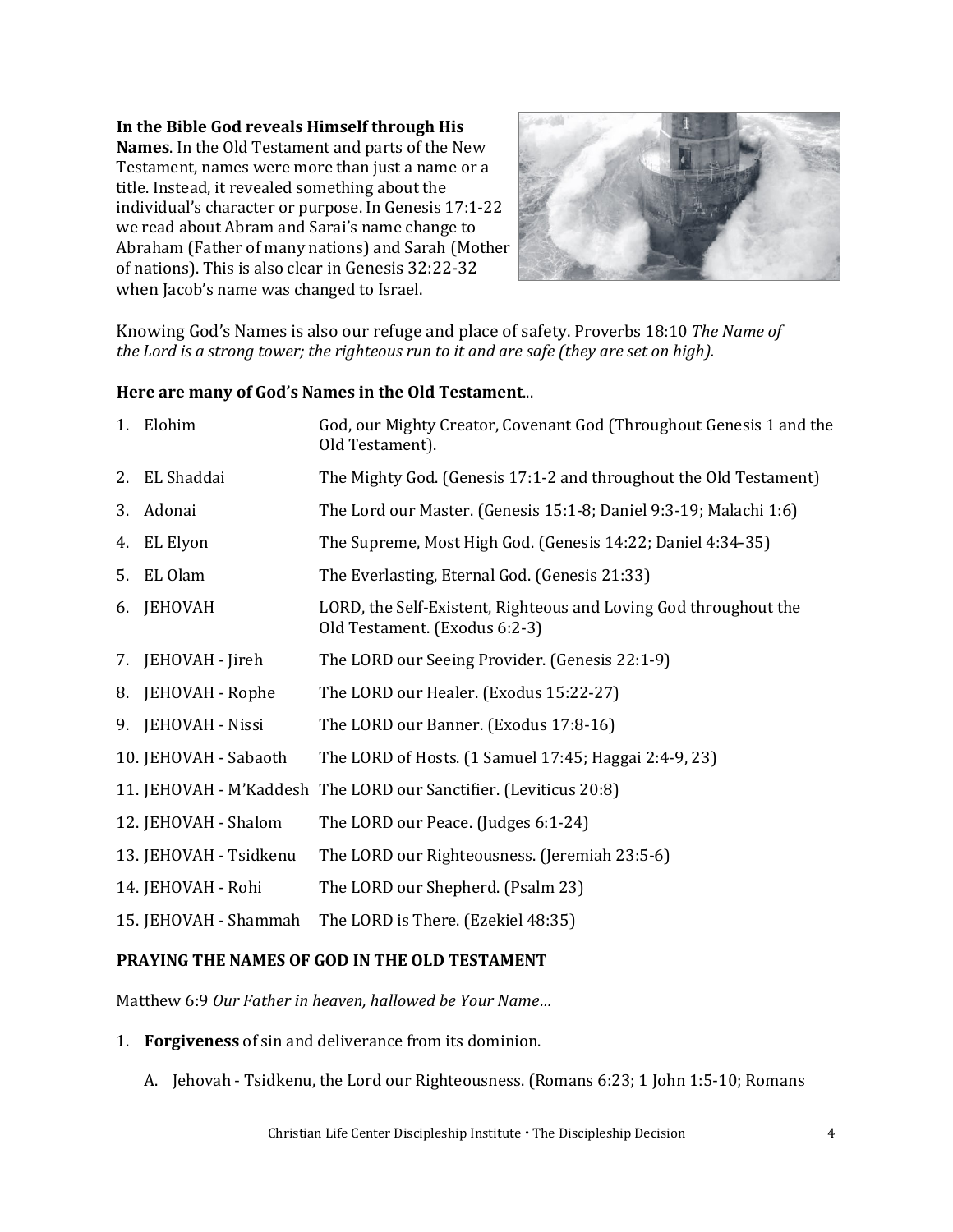5:17; 2 Corinthians 5:21; Colossians 1:13-14)

- B. Jehovah M'Kaddesh, the Lord who Sanctifies us. (John 17:17-18; Romans 6:17-18; Romans 12:1-2; 2 Corinthians 3:18; 1 Peter 1:13-16)
- 2. Abundant **provision** of Eternal Life, healing and the temporal things we need.



- A. Jehovah Jireh, the Lord who Provides. (Genesis 22:1-9)
- B. Jehovah Rophe, the Lord who Heals. (Exodus 15:22-27; Matthew 4:24; Luke 4:40)
- C. El-Shadai, the Lord who sustains and nourishes. (Genesis 17:1-2)
- 3. Fullness of the **Spirit**.
	- A. Jehovah-Shalom, the Lord Our Peace. Peace *with God*. (Romans 5:1-8). The Peace *of God*. (John 14:27, 16:33; Philippians 4:6-7). The *God of Peace*. (Romans 16:20; Philippians 4:9; 1 Thessalonians 5:23-24; Hebrews 14:20)
	- B. Jehovah-Shammah, The Lord Who Is There. (Deuteronomy 31:6, 8; Joshua 1:5; Romans 8:10-11, 38-39)
- 4. **Victory** over all things!
	- A. Jehovah Nissi, The Lord Our Banner. (Exodus 17:8-16)
	- B. Jehovah Rohi, The Lord Our Shepherd. (Psalm 23)

"In the last analysis, what matters supremely, is not, the fact that I know God, but the larger fact which underlies it — the fact that he knows me. I am graven on the palms of his hands (Isaiah 49:16). I am never out of his mind... I know him because he first knew me, and continues to know me. He knows me as a friend, one who loves me; and there is no moment when his eye is off me, or his attention distracted from me, and no moment, therefore, when his care falters…" — *J.I. Packer*



### **THE FOUR-FOLD MINISTRY OF CHRIST**

Ezekiel 1:10 *As for the likeness of their faces, each had the face of a man (Luke); each of the four had the face of a lion (Matthew) on the right side, each of the four had the face of an ox (Mark) on the left side, and each of the four had the face of an eagle (John).*

Hebrews 1:1-3 *The Son is the radiance of God's glory and the exact representation of his being, sustaining all things by his powerful word.* (Colossians 1:15)

Christian Life Center Discipleship Institute The Discipleship Decision 5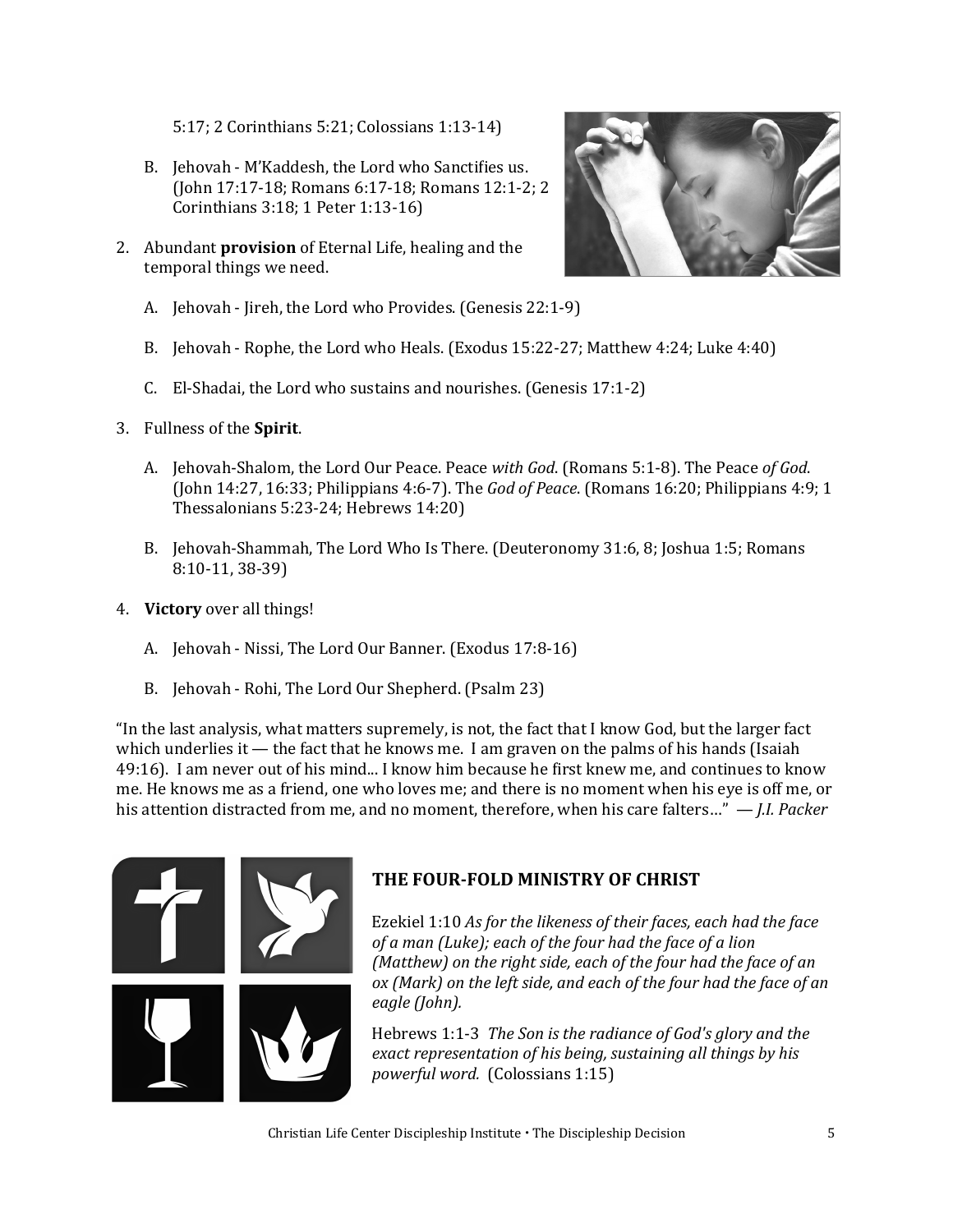We can see in the Bible the four ministries of Jesus Christ as our Savior, our Baptizer in the Holy Spirit, our Healer and our soon coming King.

### 1. **Jesus Christ is our SAVIOR** (Cross)

- A. Isaiah 53:4-6 *Surely He took up our pain and bore our suffering, yet we considered Him punished by God, stricken by Him, and afflicted. But He was pierced for our transgressions, He was crushed for our iniquities; the punishment that brought us peace was on Him, and by His wounds we are healed. We all, like sheep, have gone astray, each of us has turned to our own way; and the Lord has laid on Him the iniquity of us all.* (Romans 1:3-4; Hebrews 7:25)
- B. Man's need Romans 5:12 *Therefore, just as sin entered the world through one man, and death through sin, and in this way death came to all men, because all sinned…*
- C. God's provision through Jesus Christ John 3:16-17 *For God so loved the world that he gave his one and only Son, that whoever believes in him shall not perish but have eternal life. For God did not send his Son into the world to condemn the world, but to save the world through him.* (2 Corinthians 5:21)

### 2. **Jesus Christ is our HOLY SPIRIT BAPTIZER** (Dove)

- A. Acts 1:5, 8 *For John truly baptized with water, but you shall be baptized with the Holy Spirit... you shall receive power when the Holy Spirit has come upon you; and you shall be witnesses to Me in Jerusalem, and in all Judea and Samaria, and to the ends of the earth.* (John 14:16- 17; Acts 2:4, 8:17, 10:44-46)
- B. The Person The Holy Spirit is a Member of the Godhead, or Trinity Matthew 3:16-17 *As soon as Jesus was baptized, he went up out of the water. At that moment heaven was opened, and he saw the Spirit of God descending like a dove and lighting on him. And a voice from heaven said, "This is my Son, whom I love; with him I am well pleased."* (See also Genesis 1:26; 3:22; Isaiah 6:3)
- C. The Comforter or Counselor This comes from the Greek word "parakletos," which means one called alongside to help." John 14:16 *And I will ask the Father, and he will give you another Counselor to be with you forever...*
- D. The Teacher The Holy Spirit is also referred to as One who teaches. John 14:26 *...the Holy Spirit, whom the Father will send in my name, will teach you all things and will remind you of everything I have said to you.*

### 3. **Jesus Christ is our HEALER** (Cup)

- A. Matthew 8:16-17 *When evening had come, they brought to Him many who were demonpossessed. And He cast out the spirits with a word, and healed all who were sick, that it might be fulfilled which was spoken by Isaiah the prophet, saying: "He Himself took our infirmities and bore our sicknesses."* (Isaiah 53:4; Matthew 9:5-6; Luke 4:18-19; Acts 4:29-30)
- B. How to pray for Divine healing from James 5:13-18.
	- We are to lay our hands on the sick. (Mark 16:18)
	- We are to call for the elders (whose prayer life is marked with answers from God) and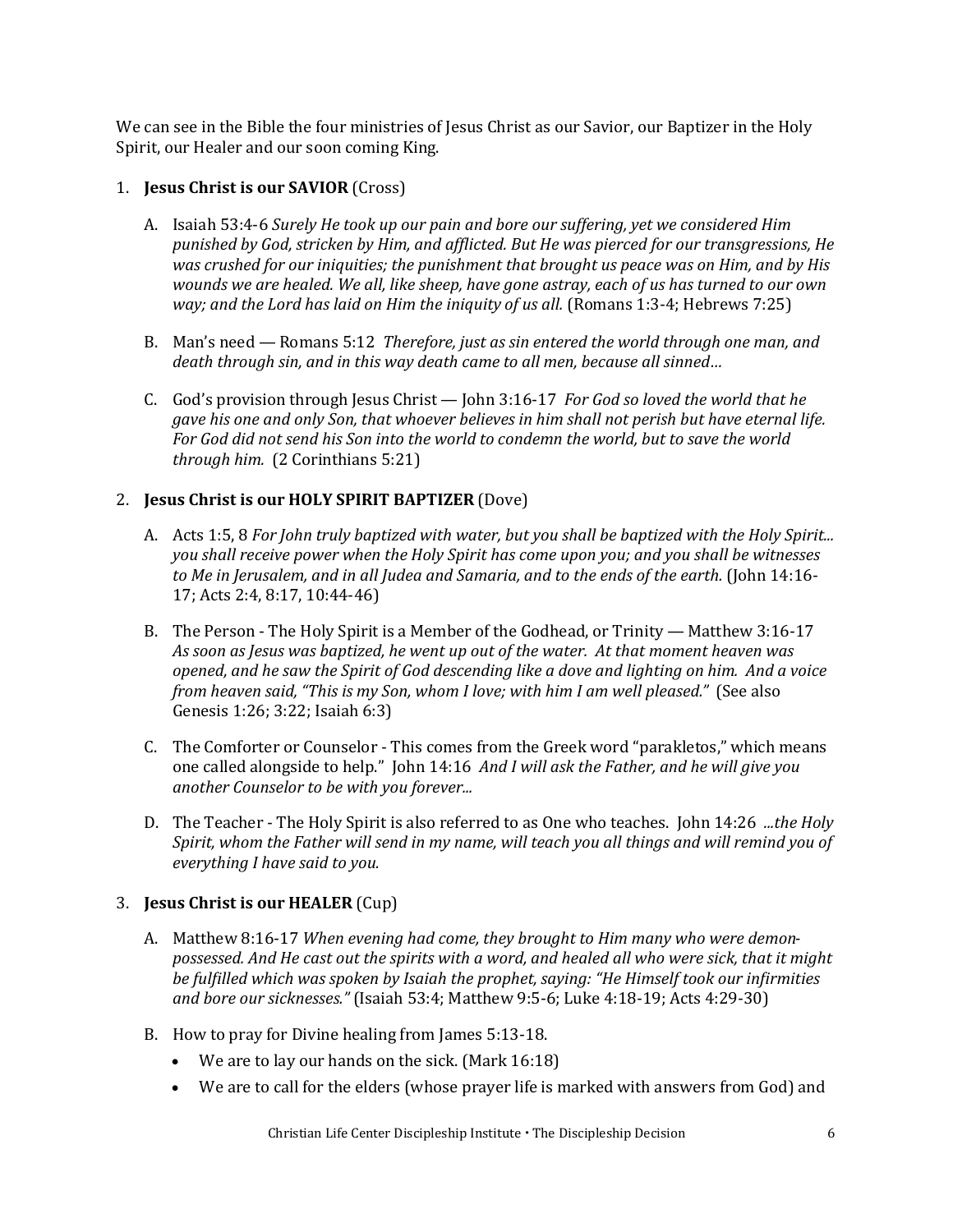be anointed with oil in the Name of the Lord.

- We are to pray for one another, confessing sins to each other so that we may be healed.
- The Lord has promised that if we, personally, ask anything according to His Name, He will do it. Are we sick? Pray!

### 4. **Jesus Christ is our Soon-Coming KING** (Crown)

- A. 1 Thessalonians 4:16-17 *For the Lord Himself will descend from heaven with a shout... the dead in Christ will rise first. Then we who are alive and remain shall be caught up together with them in the clouds to meet the Lord in the air. And thus we shall always be with the Lord.* (Matthew 24:29-31; Revelation 19:11-16)
- B. His coming was predicted by the prophets. (Isaiah 9:6; 53:1-12)
- C. His coming was promised by Jesus Himself. (John 14:3)
- D. His coming was proclaimed by the Angels. (Acts 1:11)
- E. His coming was promised by the Apostles. (1 Thessalonians 4:15-17)
- F. His coming will be personal. (1 Thessalonians 4:16)
- G. His coming will be physical, in a glorified body. (Acts 1:11)
- H. His coming will be visible. (Revelation 1:7)
- I. His coming will be sudden. (Matthew 24:36-39; 25:1-13; 1 Thessalonians 5:2-3; Revelation 3:3).
- J. His coming will be triumphant. (Matthew 24:30-31; 1 Thessalonians 4:16)



Scan the QR code to read an expanded version of the Fourfold Ministry of Christ on DiscipleshipDevelopment.org, or **[click](https://developdisciples.files.wordpress.com/2012/10/foursquare-teaching1.pdf)  [here](https://developdisciples.files.wordpress.com/2012/10/foursquare-teaching1.pdf)**.